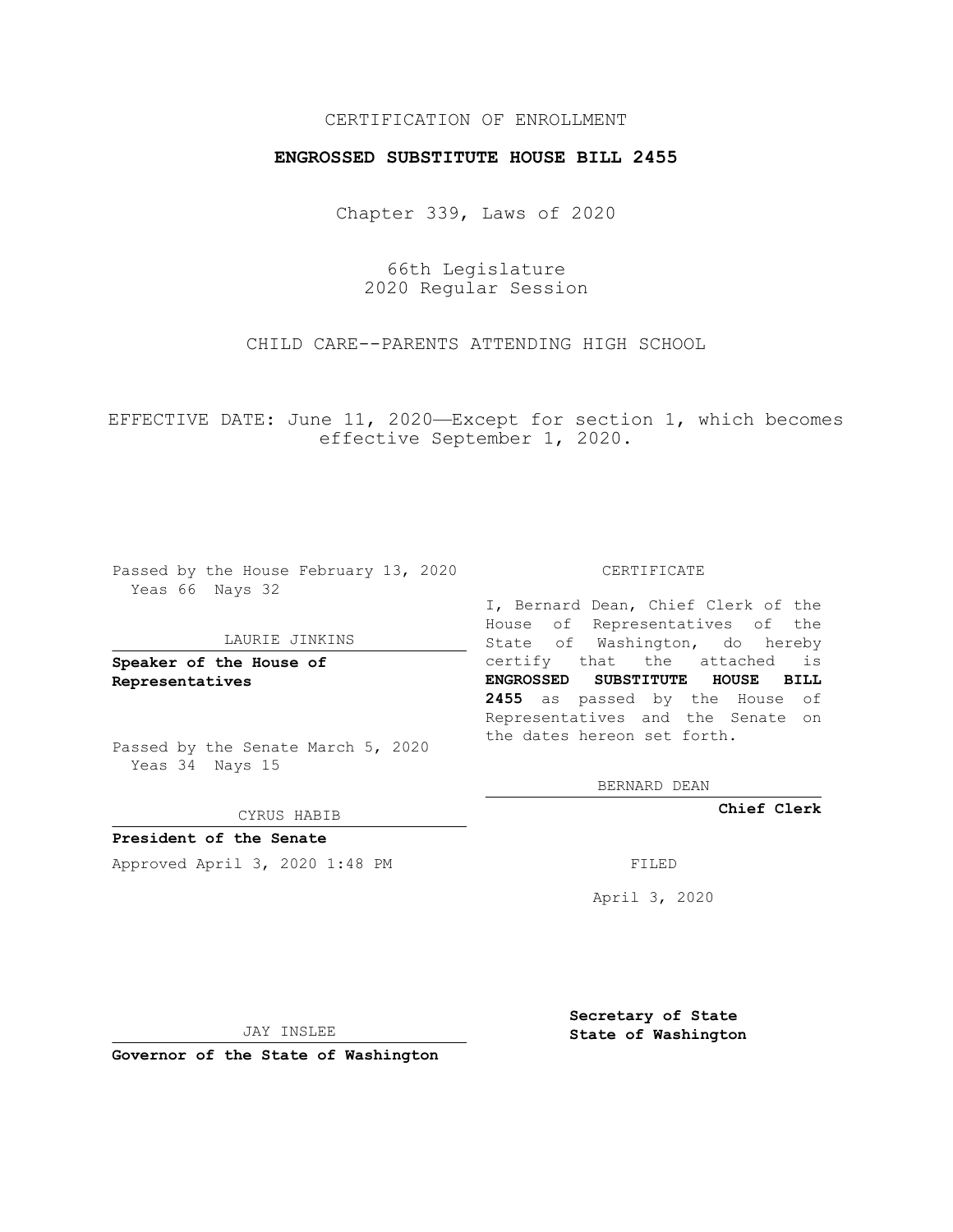### **ENGROSSED SUBSTITUTE HOUSE BILL 2455**

Passed Legislature - 2020 Regular Session

# **State of Washington 66th Legislature 2020 Regular Session**

**By** House Human Services & Early Learning (originally sponsored by Representatives Kilduff, Eslick, Senn, Ryu, Kloba, Valdez, Bergquist, Davis, Pollet, Goodman, and Wylie; by request of Office of Financial Management)

READ FIRST TIME 01/31/20.

 AN ACT Relating to supporting access to child care for parents who are attending high school or working toward completion of a high school equivalency certificate; amending RCW 28A.160.010; adding a new section to chapter 43.216 RCW; adding a new section to chapter 5 28A.160 RCW; and providing an effective date.

6 BE IT ENACTED BY THE LEGISLATURE OF THE STATE OF WASHINGTON:

7 NEW SECTION. **Sec. 1.** A new section is added to chapter 43.216 8 RCW to read as follows:

9 (1) A parent who is attending high school is eligible to receive 10 working connections child care.

11 (2) A parent age twenty-one years or younger who is working 12 toward completing a high school equivalency certificate is eligible 13 to receive working connections child care.

14 (3) When determining consumer eligibility and copayment under 15 this section, the department:

16 (a) Must, within existing resources, authorize full-day 17 subsidized child care during the school year in cases where:

18 (i) The parent is participating in one hundred ten hours of 19 approved activities per month;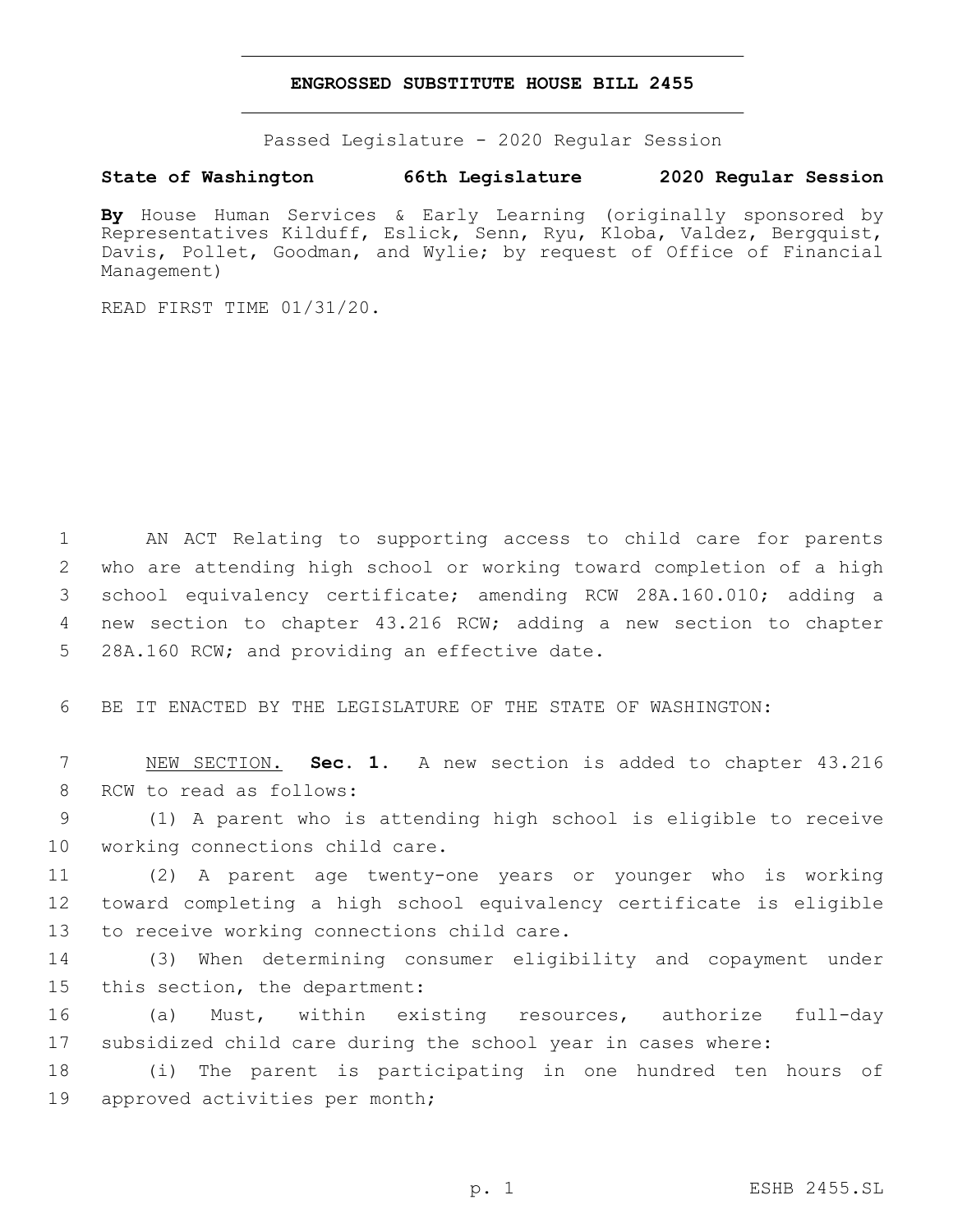(ii) The household income of the parent does not exceed eighty- five percent of the state median income at the time of application; 3 and

 (iii) The parent meets all other program eligibility 5 requirements;

 (b) May not consider the availability of the other biological 7 parent when authorizing care; and

8 (c) May not require a copayment.

 NEW SECTION. **Sec. 2.** A new section is added to chapter 28A.160 10 RCW to read as follows:

 (1) By July 1, 2021, at the request of an eligible student, a 12 school district:

 (a) May allow the student to transport his or her infant on a school bus or other student transportation vehicle provided by the district. The infant must be transported in a rear-facing child restraint system as defined in the federal motor vehicle safety 17 standards in 49 C.F.R. Sec. 571.213;

 (b) Must, in cases where a district denies a student's request to transport his or her infant by school bus, authorize other arrangements for individual transportation in accordance with RCW 21 28A.160.030.

 (2) For the purposes of this section, "eligible student" has the 23 same meaning as in RCW 28A.160.160.

 **Sec. 3.** RCW 28A.160.010 and 1990 c 33 s 132 are each amended to read as follows:25

 The operation of each local school district's student transportation program is declared to be the responsibility of the respective board of directors, and each board of directors shall determine such matters as which individual students shall be 30 transported and what routes shall be most efficiently utilized except as provided in section 2 of this act. State moneys allocated to local districts for student transportation shall be spent only for student transportation activities, but need not be spent by the local district in the same manner as calculated and allocated by the state.

 A school district is authorized to provide for the transportation of students enrolled in the school or schools of the district both in the case of students who reside within the boundaries of the district and of students who reside outside the boundaries of the district.

p. 2 ESHB 2455.SL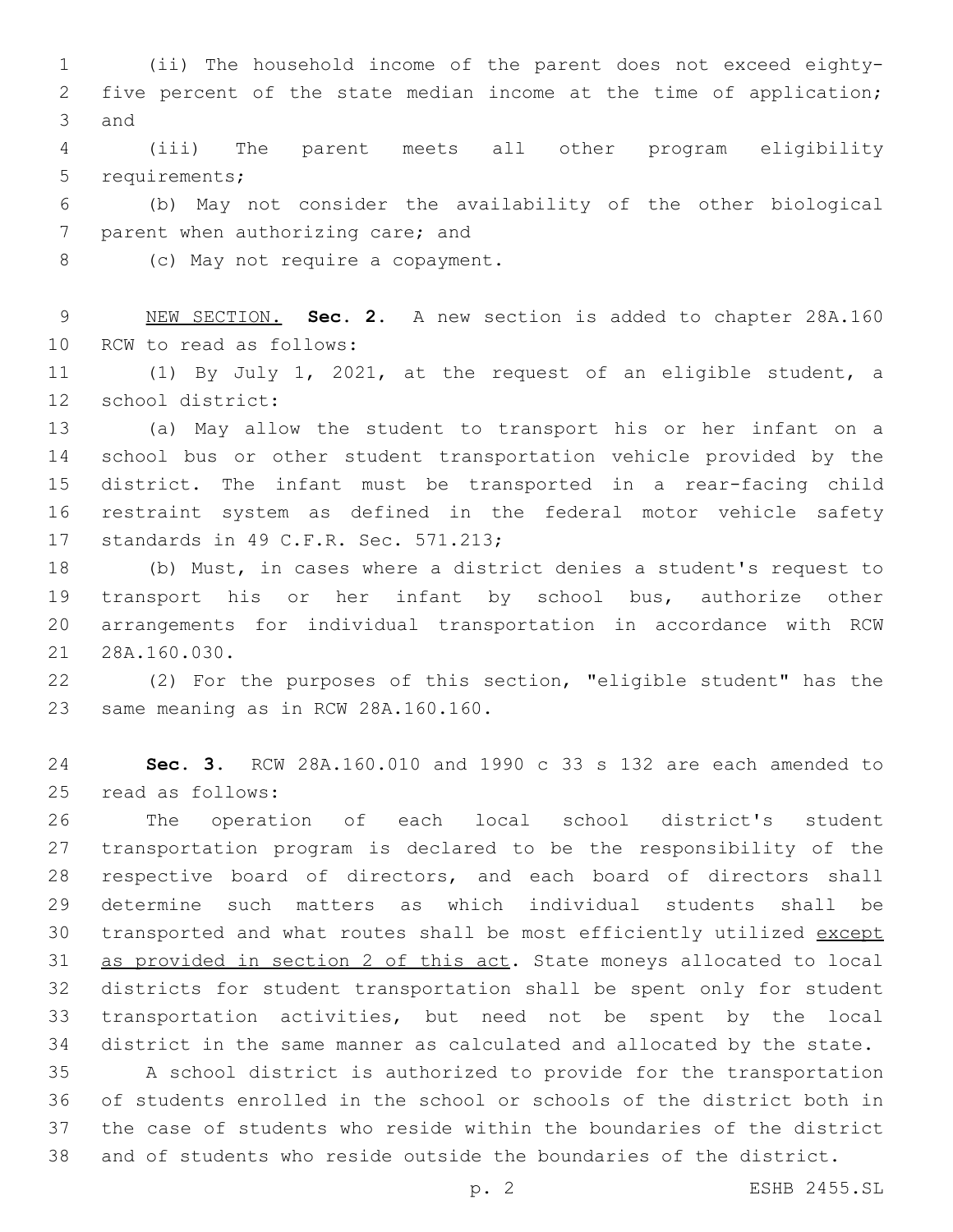When children are transported from one school district to another the board of directors of the respective districts may enter into a written contract providing for a division of the cost of such 4 transportation between the districts.

 School districts may use school buses and drivers hired by the district or commercial chartered bus service for the transportation of school children and the school employees necessary for their supervision to and from any school activities within or without the school district during or after school hours and whether or not a required school activity, so long as the school board has officially designated it as a school activity. For any extra-curricular uses, the school board shall charge an amount sufficient to reimburse the 13 district for its cost.

 In addition to the right to contract for the use of buses provided in RCW 28A.160.080 and 28A.160.090, any school district may contract to furnish the use of school buses of that district to other users who are engaged in conducting an educational or recreational program supported wholly or in part by tax funds or programs for elderly persons at times when those buses are not needed by that district and under such terms as will fully reimburse such school district for all costs related or incident thereto: PROVIDED, HOWEVER, That no such use of school district buses shall be permitted except where other public or private transportation certificated or licensed by the Washington utilities and transportation commission is not reasonably available to the user: PROVIDED FURTHER, That no user shall be required to accept any charter bus for services which the user believes might place the health or safety of the children or 28 elderly persons in jeopardy.

 Whenever any persons are transported by the school district in its own motor vehicles and by its own employees, the board may provide insurance to protect the district against loss, whether by reason of theft, fire or property damage to the motor vehicle or by reason of liability of the district to persons from the operation of 34 such motor vehicle.

 The board may provide insurance by contract purchase for payment of hospital and medical expenses for the benefit of persons injured while they are on, getting on, or getting off any vehicles enumerated herein without respect to any fault or liability on the part of the school district or operator. This insurance may be provided without